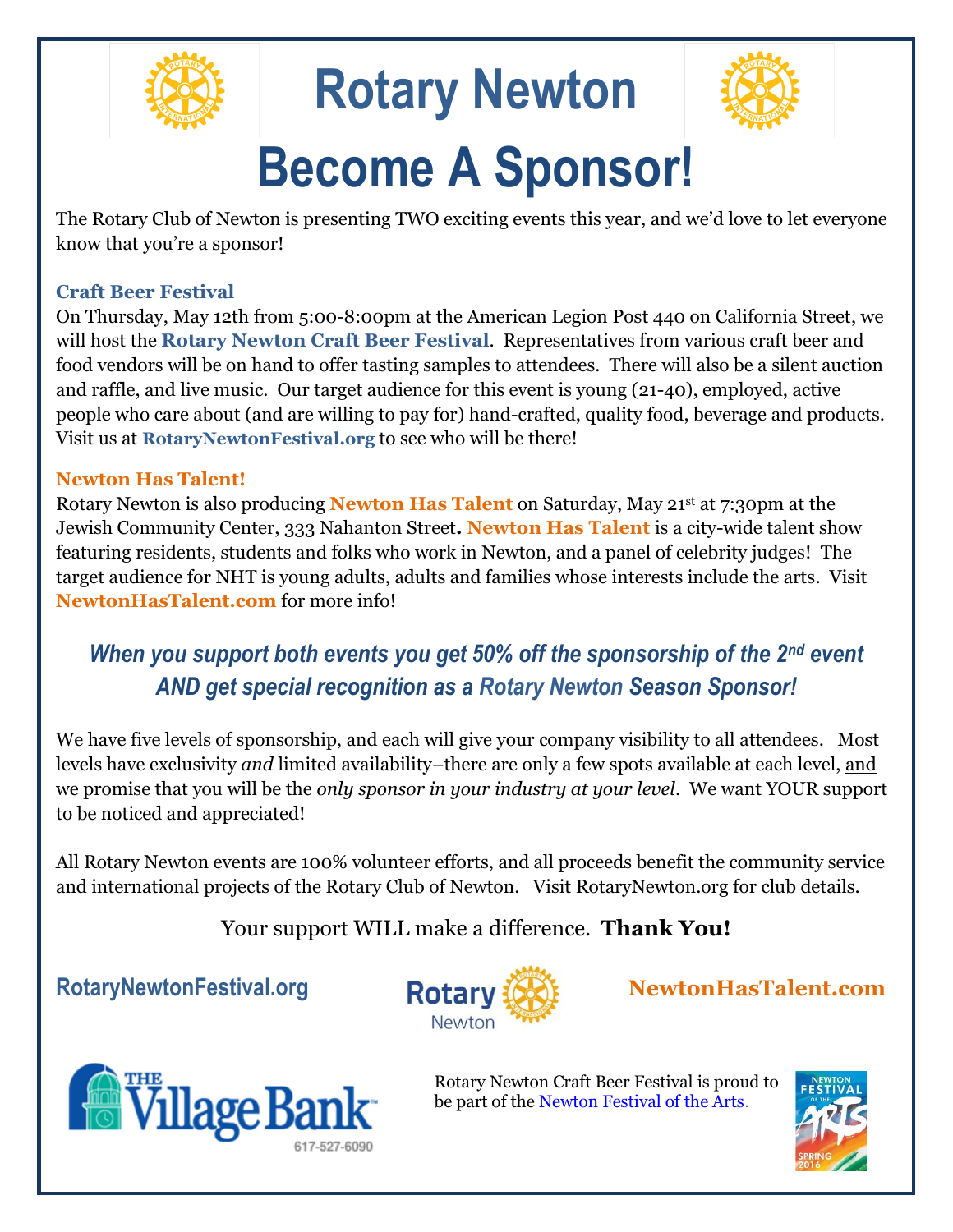#### **BE A ROTARY NEWTON SEASON SPONSOR!**

*Sponsor BOTH Events for a Special Price!*

|                                                                                                                                                                                                                                                                                                                                                                                   |         | <b>Rotary Newton</b><br><b>Craft Beer Festival</b>                                                                                                                                                                                                                                                                           |
|-----------------------------------------------------------------------------------------------------------------------------------------------------------------------------------------------------------------------------------------------------------------------------------------------------------------------------------------------------------------------------------|---------|------------------------------------------------------------------------------------------------------------------------------------------------------------------------------------------------------------------------------------------------------------------------------------------------------------------------------|
| Premier Sponsor - \$5,000 - Only 1 Available<br>Includes a full page (8.5x5.5"), outside back<br>cover program advertisement, linkable<br>banner ad on <b>NewtonHasTalent.com</b> , signage<br>on flyers and A-Frames, exclusivity among<br>sponsors (only 1 available!), on-stage signage,<br>an on-stage welcome by your representative<br>during the show and 10 show tickets. | \$7,500 | Brewmaster Sponsor - \$5,000 - Only 1 Available<br>Includes a full page $(8.5x5.5)$ , outside back<br>cover program advertisement, linkable banner<br>ad on RotaryNewtonFestival.org, signage on<br>ALL advertising for the event, exclusivity<br>among sponsors (only 1 available!), and 10<br>Craft Beer Festival tickets. |
| Spotlight Sponsor - \$2,500 - Only 2 Available<br>Includes a full page $(8.5x5.5)$ , inside cover<br>program advertisement, linkable banner ad<br>on NewtonHasTalent.com, signage on A<br>Frames, exclusivity among sponsors (only 2)<br>available!), on-stage signage, and 8 show<br>tickets.                                                                                    | \$3,750 | Keg Sponsor - \$2,500 - Only 2 Available<br>Includes a full page $(8.5x5.5)$ , inside cover<br>program advertisement, banner ad on<br>RotaryNewtonFestival.org, signage on all<br>advertising for the event, exclusivity among<br>sponsors (only 1 available!), and 8 Festival<br>tickets.                                   |
| Marquee Sponsor - \$1,000 - Only 4 Available<br>Includes a full page (8.5x5.5") program<br>advertisement), a linkable Marquee listing on<br>the Sponsors Page of NewtonHasTalent.com<br>and 6 show tickets.                                                                                                                                                                       | \$1,500 | Cask Sponsor - \$1,000 - Only 4 Available<br>Includes a full page (8.5x5.5") program<br>advertisement), a Cask listing on the Sponsors<br>Page of RotaryNewtonFestival.org, and 6 Craft<br>Beer Festival tickets.                                                                                                            |
| <b>Encore Sponsor - \$500</b><br>Includes a half-page program advertisement<br>(5.5x4") a linkable Encore listing on the<br>Sponsors Page of NewtonHas Talent.com and<br>4 show tickets.                                                                                                                                                                                          | \$750   | <b>Growler Sponsor - \$500</b><br>Includes a half-page program advertisement<br>(5.5x4"), a Growler listing on the Sponsors<br>Page of RotaryNewtonFestival.org and 4 Craft<br>Beer Festival tickets.                                                                                                                        |
| Patron Sponsor - \$250<br>Includes a quarter-page program<br>advertisement (3.5x2"), a Patron listing on<br>the Sponsors Page of NewtonHasTalent.com<br>and 2 show tickets.                                                                                                                                                                                                       | \$375   | <b>Bomber Sponsor - \$250</b><br>Includes a quarter-page program<br>advertisement (3.5x2"), a Bomber<br>listing on the Sponsors Page of<br>RotaryNewtonFestival.org and<br>2 Festival tickets.                                                                                                                               |
| <b>Auction Donation &amp; Other Friends of Newton</b><br><b>Rotary:</b> Includes a listing in the "Friends of<br>Newton Rotary" section of the program.                                                                                                                                                                                                                           | N/A     | <b>Auction Donation &amp; Other Friends of Newton</b><br><b>Rotary:</b> Includes a listing in the "Friends of<br>Newton Rotary" section of the program.                                                                                                                                                                      |
| To Become a Sponsor Go to                                                                                                                                                                                                                                                                                                                                                         |         | To Become a Sponsor Go to                                                                                                                                                                                                                                                                                                    |
| <b>NewtonHasTalent.com</b>                                                                                                                                                                                                                                                                                                                                                        |         | <b>RotaryNewtonFestival.org</b>                                                                                                                                                                                                                                                                                              |

*Would you like to mix Sponsor levels? No problem! Simply take 50% off the lower-priced Sponsorship Level.*



These Rotary Newton events are proud to be part of the [Newton Festival of the Arts](http://www.newtoncommunitypride.org/festival/).

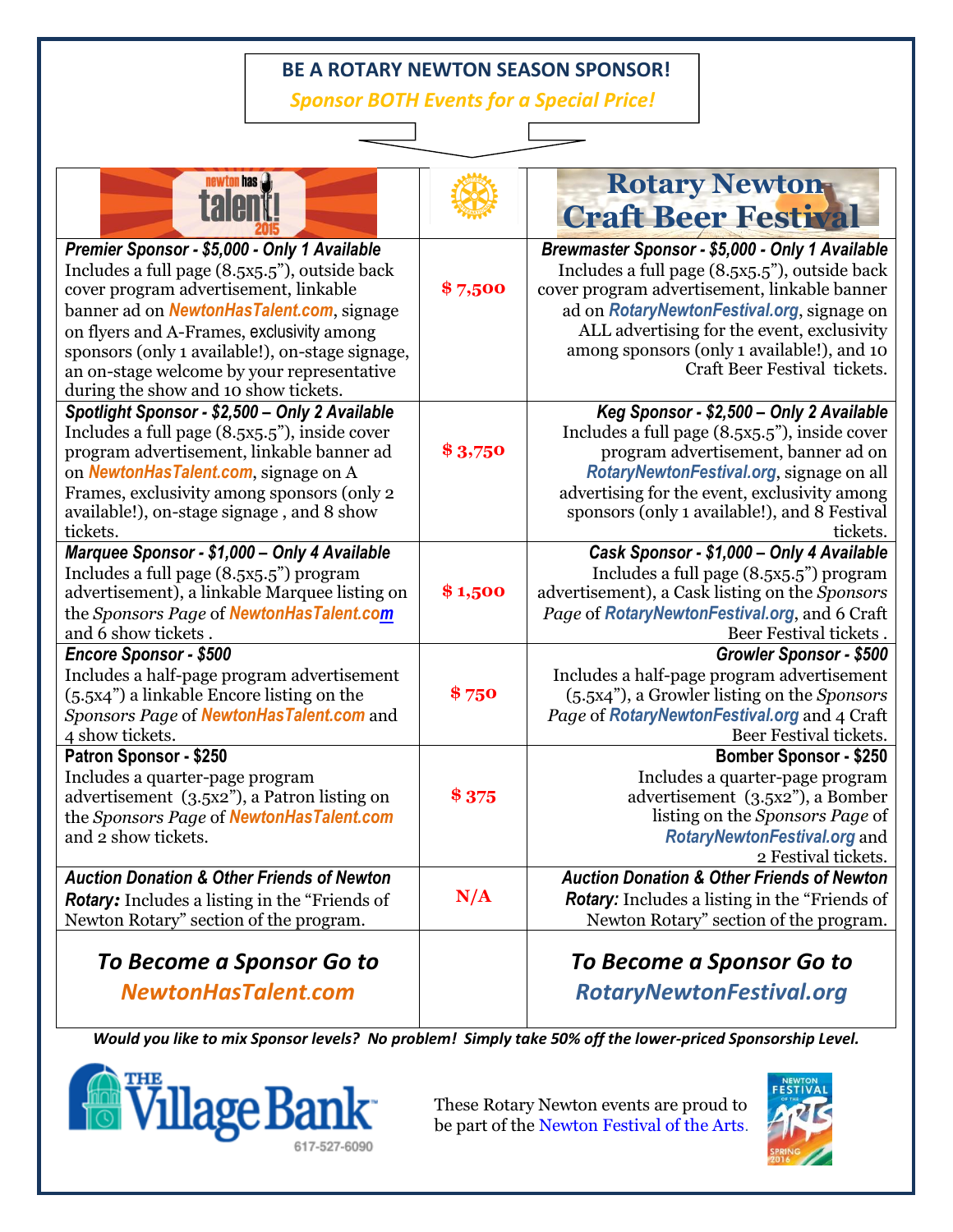## **[Rotary Newton](http://www.rotarynewton.org/)**



**What is the [Rotary Newton Craft Beer](http://www.rotarynewtonfestival.org/) Festival?** The Festival is one of Newton Rotary's largest fundraising events of the year. A wide collection of craft beer and food vendors will be on hand to offer tasting samples to paid attendees. There will also be a silent auction and/or raffle. The Festival is a 100% volunteer effort, and all proceeds benefit the community service and international projects of the Rotary Club of Newton. Visit us at **[RotaryNewtonFestival.org.](http://www.rotarynewtonfestival.org/)**

#### **When and where? Thursday, May 12th from 5:00 – 8:0opm American Legion Post 440, [295 California Street, Newton, MA](https://www.google.com/maps/place/American+Legion+Post+440/@42.3655629,-71.1995855,15z/data=!4m2!3m1!1s0x0:0xa8e966457d6d61e7)**

**Details:** Attendees must be 21 or over (absolutely no exceptions). Tickets will be available online at Eventbrite.com or at the door. After showing valid ID, all attendees and vendors will receive a wristband which will allow them unlimited access to the tasting room where multiple vendors of beer, cider and specialty foods will be offering free samples. The Post 440 bar will be open, and attendees will be able to purchase full beverages. Vendors of alcoholic beverages are not allowed to sell any product (food sales are allowed), but can offer information about their business, products or services to attendees.

**Special Considerations:** Designated drivers (DD's) will be charged a lower price and will receive a different color wristband. They will have unlimited access to the event, but will not be allowed to taste or purchase any alcoholic beverages. All other activities of the event will be available to DD's. If an attendee does not have a DD and is unable to safely drive home, a Rotary member or volunteer DD will drive the attendee home.

**Who Will Your Support Help?** By supporting the **[Rotary Newton Craft Beer Festival](http://www.rotarynewtonfestival.org/)** you will directly support projects like:

- Providing summer child care at the Newton Community Service Center
- Helping kids go to summer camps at the YMCA, John Barry Boys & Girls' Club and the Boy Scout Camps
- Giving scholarships and/or financial aid to high school seniors in support of their continuing education
- Giving every third grader in the Newton public schools their own dictionary
- Providing emergency support to Newton families through our Rotary Emergency Fund
- Supporting seniors through contributions to the Newton Senior Center and Senior Safety Program
- Contributing to the many worldwide Rotary projects such as End Polio Now and Rotary Newton's own Clean Water & Sanitation project in Agra, India.

The list goes on and on, but every penny touches a person and changes a life. Learn more at [RotaryNewton.org.](http://www.rotarynewton.org/)

*This is a high profile event that will attract a wide demographic. It showcases the good works of Newton Rotary and those who sponsor our efforts.*



Rotary Newton Craft Beer Festival is proud to be part of the [Newton Festival of the Arts](http://www.newtoncommunitypride.org/festival/).